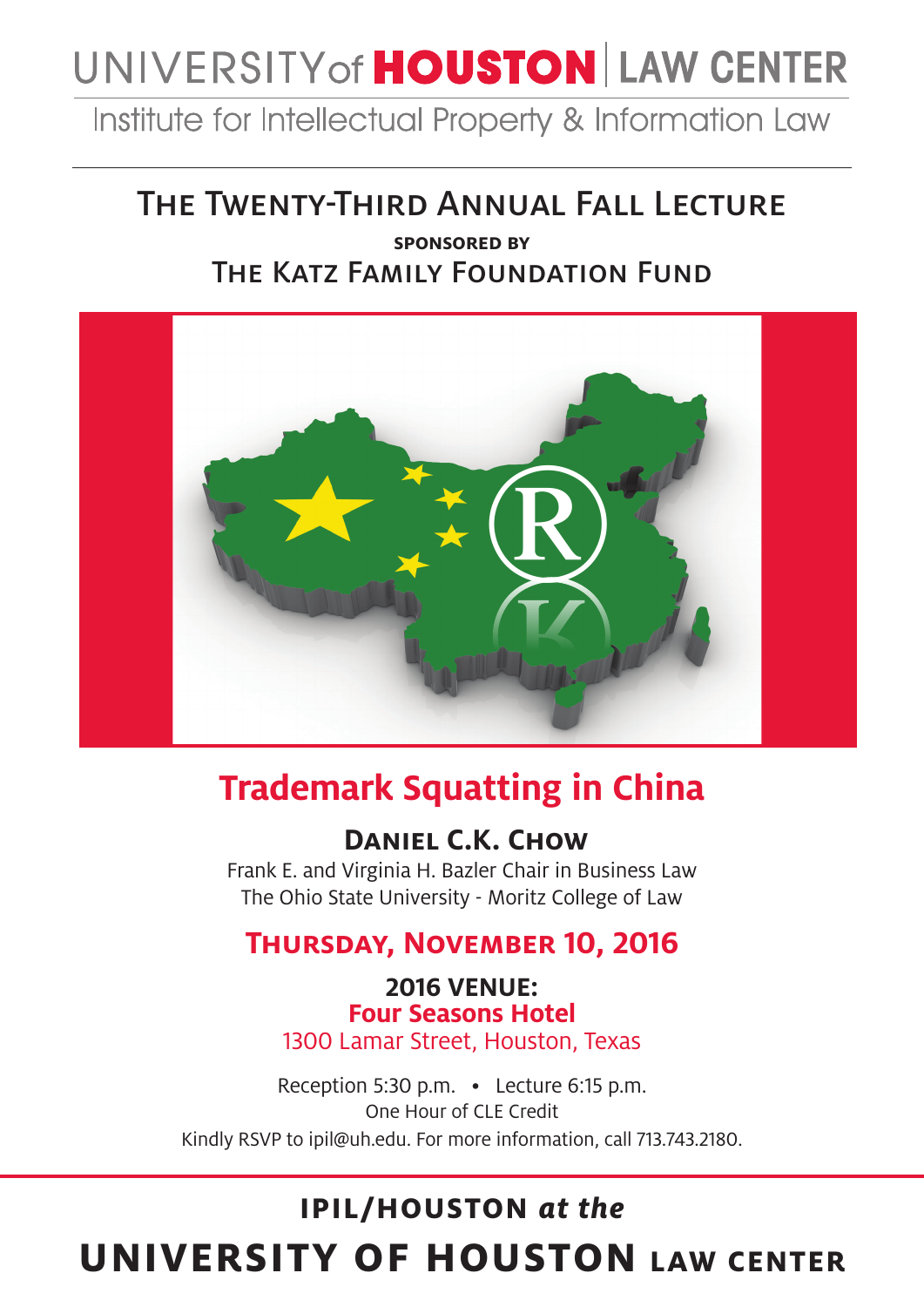### **The Fall Lecture Sponsored by the Katz Family Foundation Fund**

Celebrating 23 Years of Serving Houston's Intellectual Property & Information Law Bar

### **Past Presenters**

- 2015 RUTH OKEDIII, University of Minnesota Law School
- 2014 DENNIS D. CROUCH, University of Missouri School of Law
- 2013 ELIZABETH A. ROWE, University of Florida Levin College of Law
- **2012** HON. JIMMIE V. REYNA, U.S. Court of Appeals for the Federal Circuit
- **2011** ROBERT BRAUNEIS, George Washington University Law School
- **2010** | ANE K. WINN, University of Washington School of Law
- 2009 GREGORY N. MANDEL, Temple University Beasley School of Law
- **2008** MARGO A. BAGLEY, University of Virginia School of Law
- **2007** CLARISA LONG, Columbia University School of Law
- **2006** JOHN F. DUFFY, George Washington University Law School
- 2005 DAN L. BURK, University of Minnesota Law School
- 2004 DAVID | FRANKLYN, University of San Francisco School of Law
- 2003 WILLIAM F. LEE, Wilmer Cutler Pickering Hale and Dorr LLP
- **2002** HON. PAUL MICHEL, U.S. Court of Appeals for the Federal Circuit
- 2001 YSOLDE GENDREAU, Université de Montréal
- 2000 JERRE B. SWANN, Kilpatrick Stockton LLP
- **1999** JOSEPH STRAUS, Max Planck Institute for Innovation and Competition
- **1998 JOHN R. THOMAS, Georgetown University Law Center**
- 1997 HON. NANCY LINCK, U.S. Patent and Trademark Office
- 1996 Hon. GLENN ARCHER, HON. PAULINE NEWMAN, AND HON. EDWARD SMITH, U.S. Court of Appeals for the Federal Circuit
- **1995** DONALD S. CHISUM, Author, CHISUM ON PATENTS
- 1994 **JOHN PEGRAM, Fish & Richardson P.C.**

## **IPIL/HOUSTON**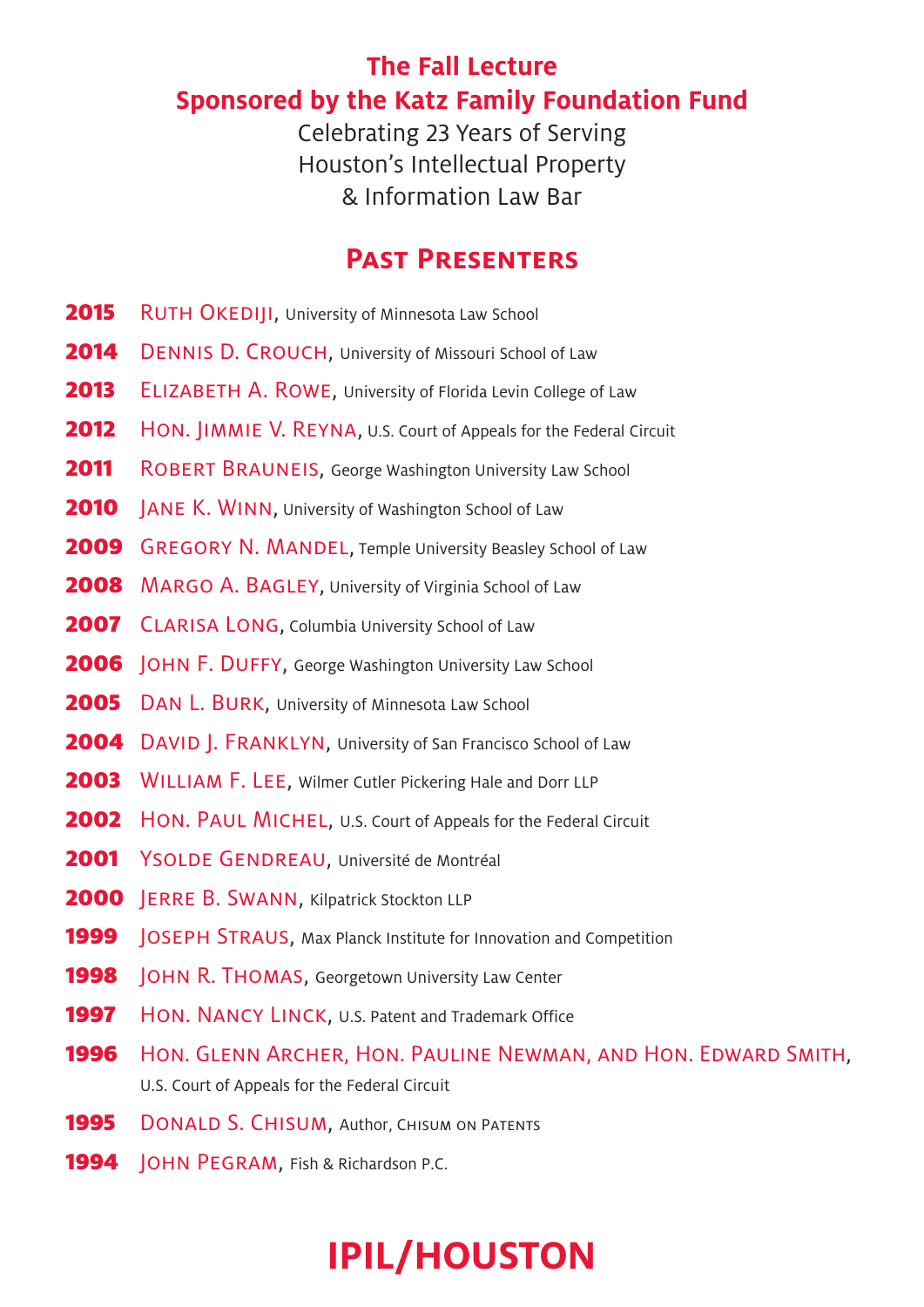

**Daniel C.K. Chow** is the Frank E. and Virginia H. Bazler Chair in Business Law at The Ohio State University Moritz College of Law. He teaches and writes in the areas of international trade law, international business transactions, international intellectual property, and the law of China. He has published numerous books and articles in these areas, including leading casebooks in International Business Transactions (3d edition 2015, Aspen), International Trade Law (2d edition 2012,

Aspen), and International Intellectual Property (2d edition 2012, West). He received his B.A. and J.D. from Yale University.

Professor Chow previously lived and worked in China for several years as in-house counsel for Procter & Gamble (China), Ltd. He handled all of P&G's legal work, including the protection of the company's intellectual property against counterfeiters and infringers. He also handled the establishment of joint ventures and wholly foreign-owned enterprises, which involved technology transfer agreements as part of the set up. He continues to work as an advisor to companies with intellectual property and other business problems in China.

#### **Trademark Squatting in China**

Multinational companies (MNCs) with world famous brands are finding that a trademark squatter has already registered their trademarks even before they enter the China market. The squatter registers a Chinese transliteration of the English (or other foreign language) trademark. Under China's first-to-file system for trademarks, the squatter now becomes the owner of the Chinese language trademark. As most people in China do not speak or read English on a daily basis, most consumers in China know the trademark only by its Chinese transliteration, not by its English language name. When MNCs attempt to cancel the Chinese language trademark, they often resort to the famous marks doctrine. Under Chinese law, the MNC must prove that the English language name achieved fame in China before the Chinese transliteration was registered by the squatter. In most cases, consumers only know the brand by its Chinese name, and not by its English name, due to the dominance of Chinese language in everyday life. The English language trademark never achieves fame in China before the registration of the unauthorized Chinese transliteration. As a result, the Chinese trademark cannot be cancelled and is owned by a squatter creating a host of legal and business problems for the MNC.